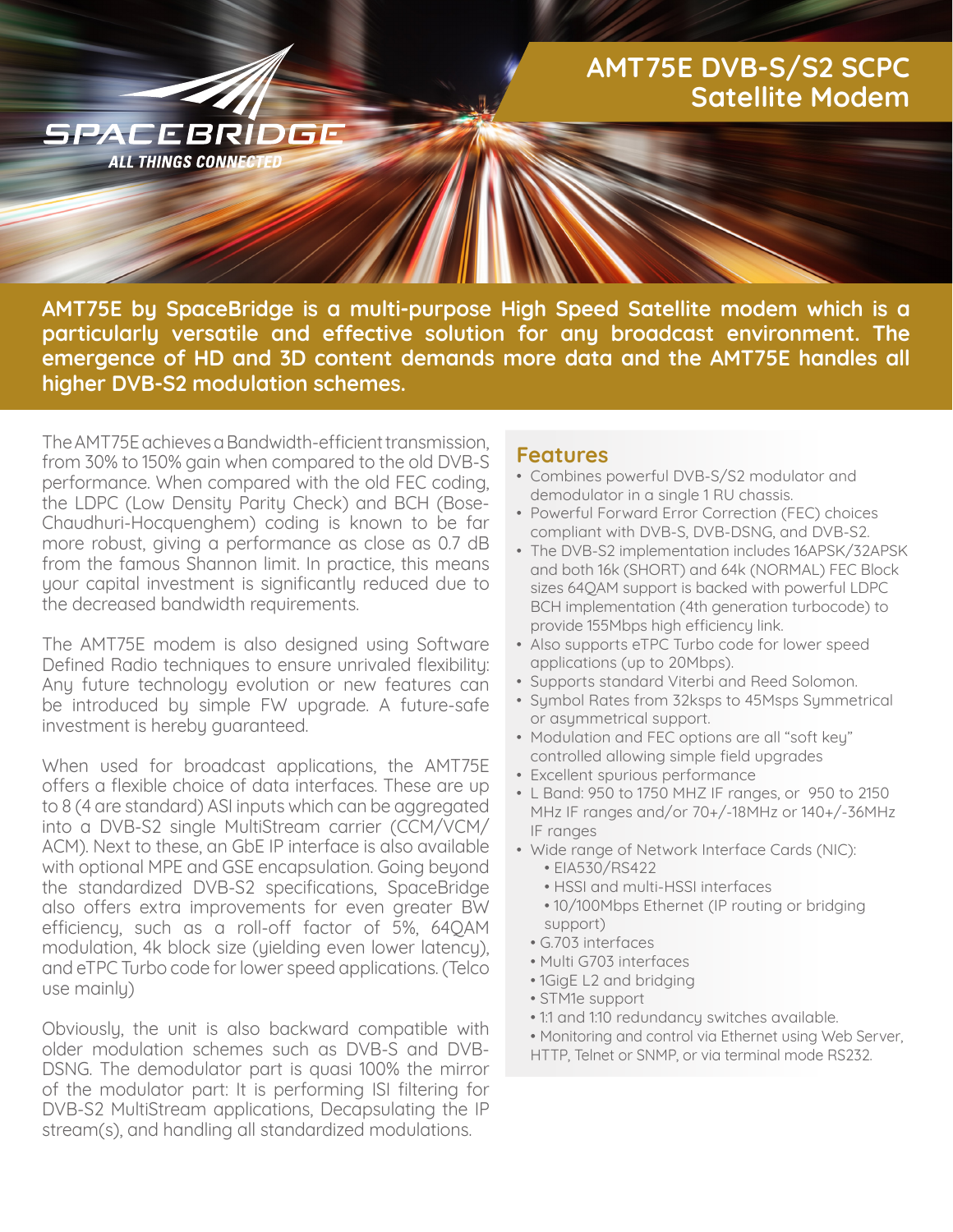

# **ALL THINGS CONNECTED**



## **Applications**

Although being designed as a universal Modem, this unit is particularly suited for the following application fields:

- Digital Video distribution Broadcast
- Digital Satellite News Gathering
- Corporate (bi-directional) networks
- Contribution broadcast networks video exchange
- IP traffic to ISP's
- IP backbones and cable restoration
- Primary Distribution of terrestrial networks

## **Performance Specifications**

#### **Data and code rates**

- DVB-S and Intelsat 308/309 coding:
- BPSK: 16kbps to 36Mbps
- QPSK: 16kbps to 70Mbps
- DVB-DSNG coding:
- QPSK: 64kbps to 70Mbps
- OQPSK: 64kbps to 70Mbps
- 8PSK: 128kbps to 110Mbps
- 16QAM: 128kbps to 120Mbps
- DVB-S2 short and normal FEC block coding:
- QPSK : 64kbps to 80Mbps
- 8PSK: 256kbps to 120Mbps
- 16APSK: 340kbps to 160Mbps
- 32APSK: 470kbps to 200Mbps
- 64QAM: 640kbps to 155Mbps
- SHORT Block 16kbit: ¼\*,1/3\*,2/5\*,1/2\*,3/5, 2/3,3/4,4/5,5/6,8/9
- NORMAL Block 64kbit: ¼\*,1/3\*,2/5\*,1/2\*, 3/5, 2/3, 3/4,
- 4/5,5/6,8/9,9/10
- \* Only available in QPSK according to the DVB-S2 Specification

### **FR Frequencies**

- L-band output (modulator): 950 to 2150Mhz in 100 Hz steps
- Optional: 2nd output @ 70+/-18Mhz or 140+/-
- 36Mhz in 1 Hz step
- RF Output Power:
	- Range: +0 to -25 dBm, in 0.10 dB steps
	- Accuracy: +0.5 dB; Temp
	- Stability: +0.25 dB
	- Spurious Outputs <-65 dBc/4KHz@ 0dBm
- RF Input Power Levels:(Demodulator)
- Nominal: 45 dBm 10log(400/R) dBm, where R = Symbol Rate in
- kSymbols
- AGC range: +/-20dB minimum
- Max level: 0dBm
- BUC Reference Frequency and Stability: Frequency: 10MHz, 0 dBm, +2 dB
- Stability: 1 x 10-9/per day; +/-150 x 10-9 long term, no frequency / phase hits for external ref.
	- BUC 10 MHz Reference Frequency Phase Noise
	- 115 dBc/Hz maximum @ 10 Hz
	- 135 dBc/Hz maximum @ 100 Hz
	- 148 dBc/Hz maximum @ 1 kHz
	- 150 dBc/Hz maximum @ 10 kHz
	- 160 dBc/Hz maximum @ 100 kHz

#### **LNB Power and Control**

- Selectable LNB Supply Voltage: ON/OFF, 18VDC (Horizontal Pol.) or 13 VDC (Vert Pol.) • LNB Control: 22 ±4 kHz single tone burst, ampli-
- tude = $0.6 \pm 0.2$  V p-p

## **Typical Eb/No Performance (margin with regards to DVB ideal requirements)**

|             | <b>DVB-S</b> | <b>DVB-DSNG</b> | DVB-S2    |
|-------------|--------------|-----------------|-----------|
| <b>OPSK</b> | $<$ 0.5dB    | $<$ 0.5 dB      | $<$ 0.5dB |
| <b>BPSK</b> |              | $<$ 0.7dB       | $<$ 0.7dB |
| 16APSK      |              |                 | <1.0dB    |
| 32APSK      |              |                 | <1.5dB    |